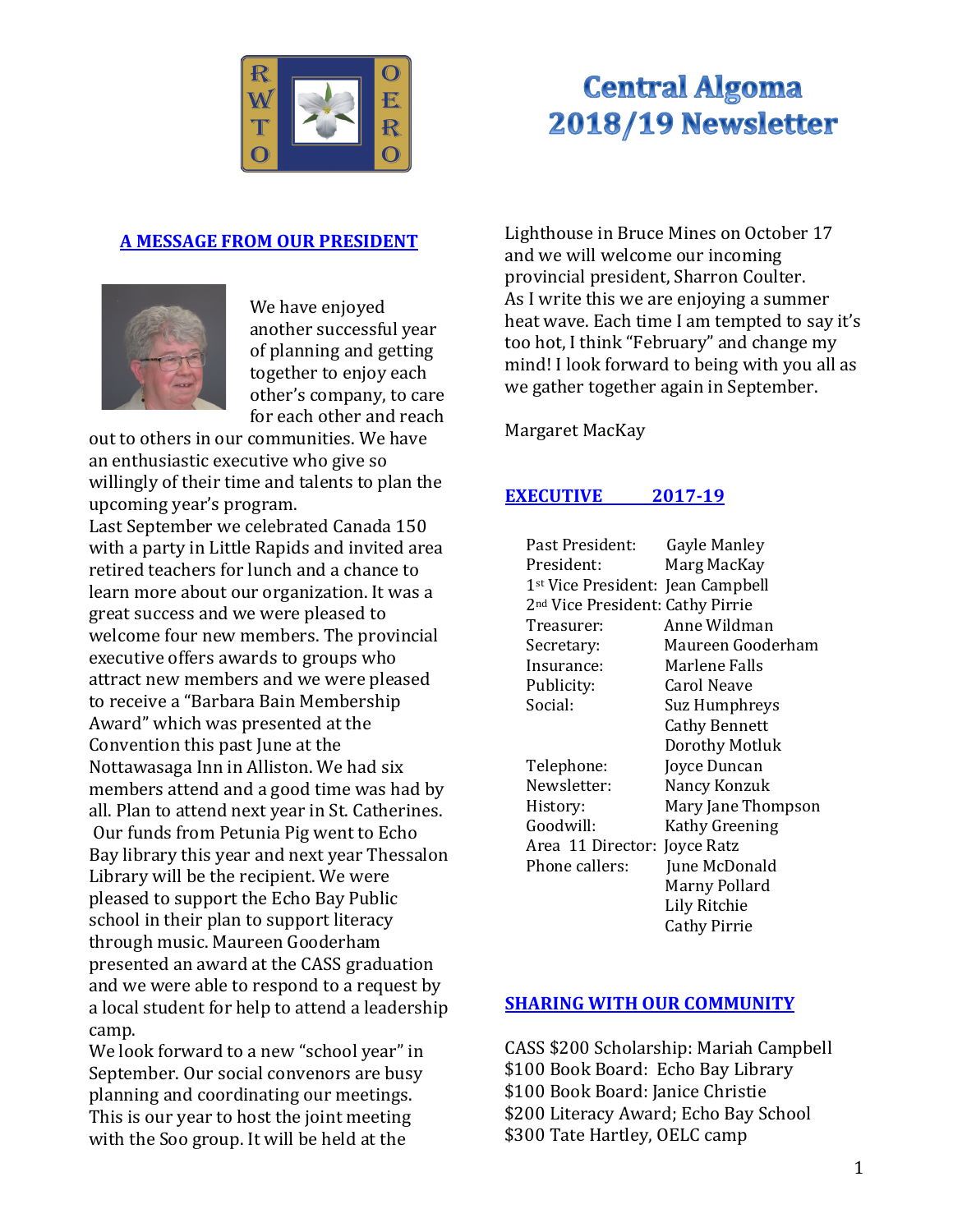# *iMPORTANT PHONE NUMBERS*

If you have any questions about RWTO, our branch or your insurance, please contact one of the following:

#### **Central Algoma Branch**

| <b>President: Marg Mackay</b>              | 705-542-6959   |  |  |
|--------------------------------------------|----------------|--|--|
| <b>Insurance:</b> Marlene Falls            | 705-256-1681   |  |  |
| <b>Goodwill:</b> Kathy Greening            | 705-949-5876   |  |  |
| <b>Provincial</b>                          |                |  |  |
| <b>Area Director:</b> Joyce Ratz           | 705-842-6135   |  |  |
| <b>RWTO Provincial Office</b>              | 1-877-607-6696 |  |  |
| Email: info@rwto.org                       |                |  |  |
| Website: www.rwto.org                      |                |  |  |
| <b>Manulife Insurance Insurance Broker</b> |                |  |  |
| Terry Kennedy:                             | 1-519-583-0098 |  |  |
| tkennedv34@bell.net                        |                |  |  |
| <b>RWTO Insurance Convenor:</b>            | 1-519-538-3707 |  |  |
| Donna Hemeon                               |                |  |  |
| donna.hemeon@gmail.com                     |                |  |  |

### **WHAT'S ON OUR WEBSITE www.rwto.org**

You will find information about all the branches, what is going on at convention, insurance issues and most importantly, a copy of this newsletter. You can also read the Provincial newsletter, **Connections** !

Easy to use and full of information! Try it! You may even find a picture of yourself on our Branch News page.

### **CORA BAILEY AWARD WINNERS**

Honouring exceptional contributions to our branch

- 2006 Marg Snider
- 2007 Shirley Kent
- 2008 Martha Summers
- 2009 Glenis Johnstone
- 2010 Ruth Juhola
- 2011 Marny Pollard
- Alice Ward
- 2012 Ruby Vaughan
- 2013 Nancy Konzuk
- 2014 **Joyce Ratz**
- 2015 Marlene Falls Carol Neave
- 2016 Verna Lapish
- 2017 Muriel Hornby Kathy Greening
- 2018 to be announced in September 2018

# **RWTO 62st ANNUAL CONVENTION Alliston, Ontario June 5-7, 2018**

### *Adventure at Nottawasaga Inn Resort*

This was my first experience as an attendee at an RWTO/ OERO convention and I must say it did not disappoint. Held at the prestigious Nottawasaga Inn Resort and Convention Centre in Alliston, the venue was able to accommodate all 327 participants with ease. The convention was hosted by several small branches including: Beaver Valley, Dundalk-Highpoint, Flesherton, Owen Sound, South Bruce and Wiarton and East Parry Sound. The logistics of working together with so many groups must have been daunting but the outcome was awesome.

The theme chosen was "New Adventures Await. Inspire, Share, Create". Central Algoma received the Barbara Bain Award as recognition for our 4 new members. Hopefully this recognition will spur us on to even more new members in the upcoming year. The Feather in Your Hat Award gave us some ideas of what dedicated members can do to reach out and assist in their local communities. Your executive would like to have some ideas so that Central Algoma could participate in and possibly win this award in 2019. We certainly have the dedicated members.

Six members from Central Algoma attended. These included: Joyce Ratz, Margaret McKay, Cathy Pirrie (all voting participants), Muriel Hornby, Marlene Falls and Jean Campbell. Muriel and Margaret received recognition as Mother/Daughter participants. Muriel was amongst the "Over 90" participants. Way to go Muriel.

The Silent Auction included a number of interesting items. The Central Algoma group participated with enthusiasm. Several of us came home with the results of winning bids. Tours were run to the Honda Plant, Holland Marsh Winery, Simcoe Country Museum, Tangerine Outlet Mall and the Banting Home. From all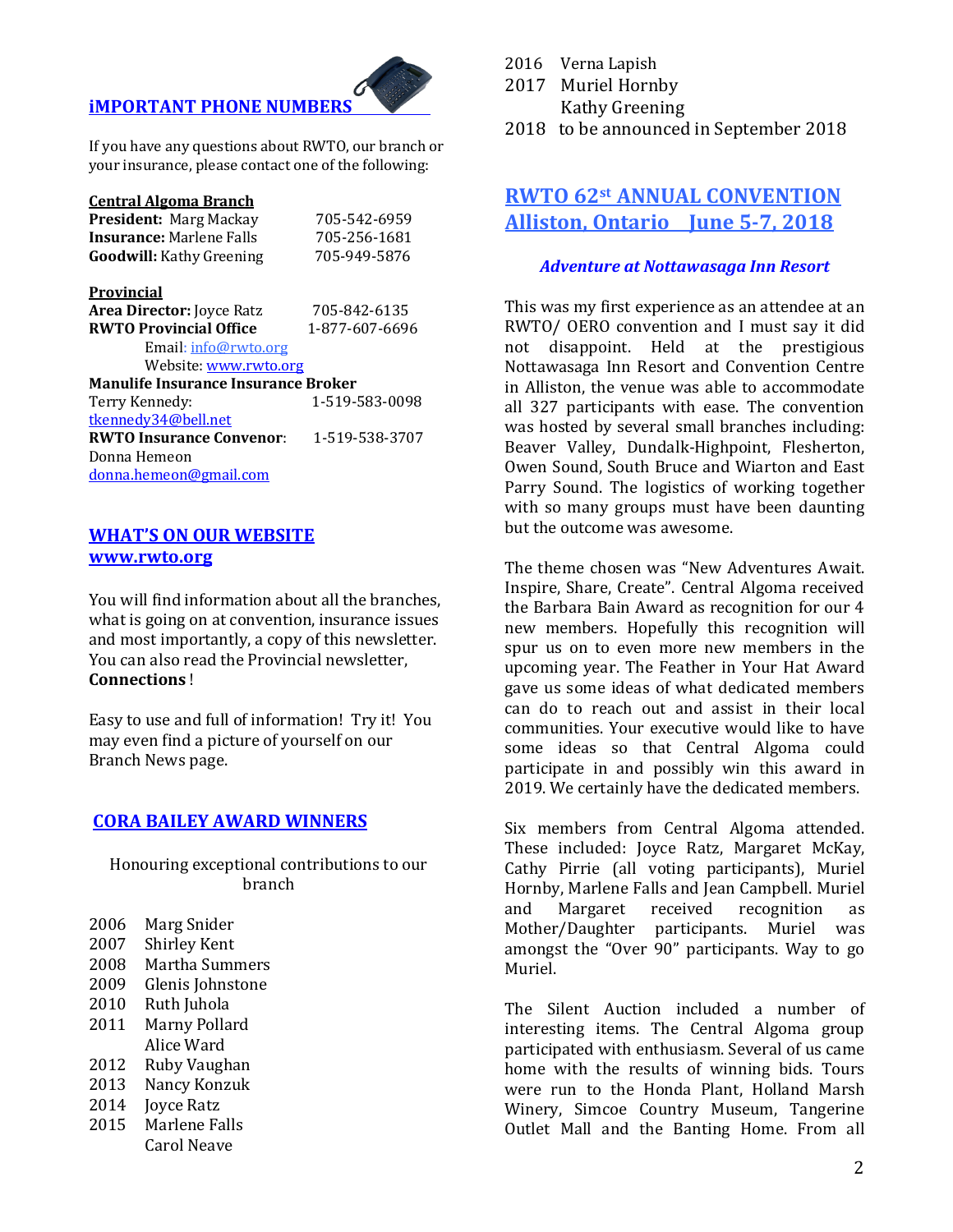reports everyone enjoyed the tours. I certainly enjoyed the Honda Plant visit and the Holland Winery participants seemed to enjoy theirs.

Submitted by Jean Campbell

The 2019 Convention will be in St. **Catherines and the theme is "Roll Out The Barrel". The St Catherine's branch gave us a rousing introduction and it has** the promise of being a fun Convention. **Think about attending – June 4-6, 2019** 

### **. GO TO THE WEBSITE BELOW FOR COMPLETE DETAILS**

### www.rwto.org

# **Click on convention.**

### **RWTO GOODWILL COMMITTEE**

**Congratulations! All of you, our Central Algoma Retired Women Teachers are honourary members of the Goodwill Committee. You will be the "feet on the ground" so to speak, that will enable our committee to send birthday congratulations, thinking of you cards to those ill and/or in hospital and to extend sympathy to our members and their families. I would appreciate hearing from you. Please call me at 705-949-5876 or send an email to kgreening@shaw.ca. I thank you for your help.**

**Continue to care, share, and celebrate with our members,**

**Submitted by**

**Kathryn Greening**

### **INSURANCE MATTERS**

As our OHIP and other insurance programs covers some of the costs of recovery after an accident or illness, the RWTO/OERO Hospital and Home Care Insurance has a plan that covers so much and costs so little. This plan helps you pay for many of the expenses as you are recovering. 

If you apply within one year of your retirement and become a member and retain membership in RWTO/OERO or you wish to join now, here are a list of contacts:

Your local insurance convenor: Marlene Falls 705-256-1681

Your Provincial insurance convenor—Donna Hemeon at 519-538-3707 email Donna at donna.hemeon@gmail.com

Your assistant insurance convenor: Anne Wilde at wildeanne@rogers.com

OR our broker Terry Kennedy of Dolphin Consulting Group at tkennedy34@bell.net Phone: 1-519-583-0098.

Submitted by Marlene Falls

# **Calling on a "Few Good Women"**

As the new year in RWTO begins, I know it is important not only to look at our leadership and thank them for all their work on our behalf, but also to fill any vacancies that might be in our future, in particular for 2019-2021. We are always very happy if people want to continue in their positions on the Executive, in particular, for Secretary, Treasurer and the Convenor positions. It will be important to let the Past President, Gayle Manley, know if you do not want to continue in any of these positions for 2019-2021.

Assuming that the President and First Vice-President positions will be filled by those who will move up to new positions, then we will need a Second Vice-President for 2019-2021. Here is the job description according to our branch handbook:

### *Second Vice-President:*

- *1. Participate in planning of meetings.*
- *2. Co-ordinate fundraising activities as determined by executive. Take charge of Petunia Pig and nametags.*
- *3. Act as Interest Group convenor, providing sign-up sheets for the September meeting. Ensure that there are no*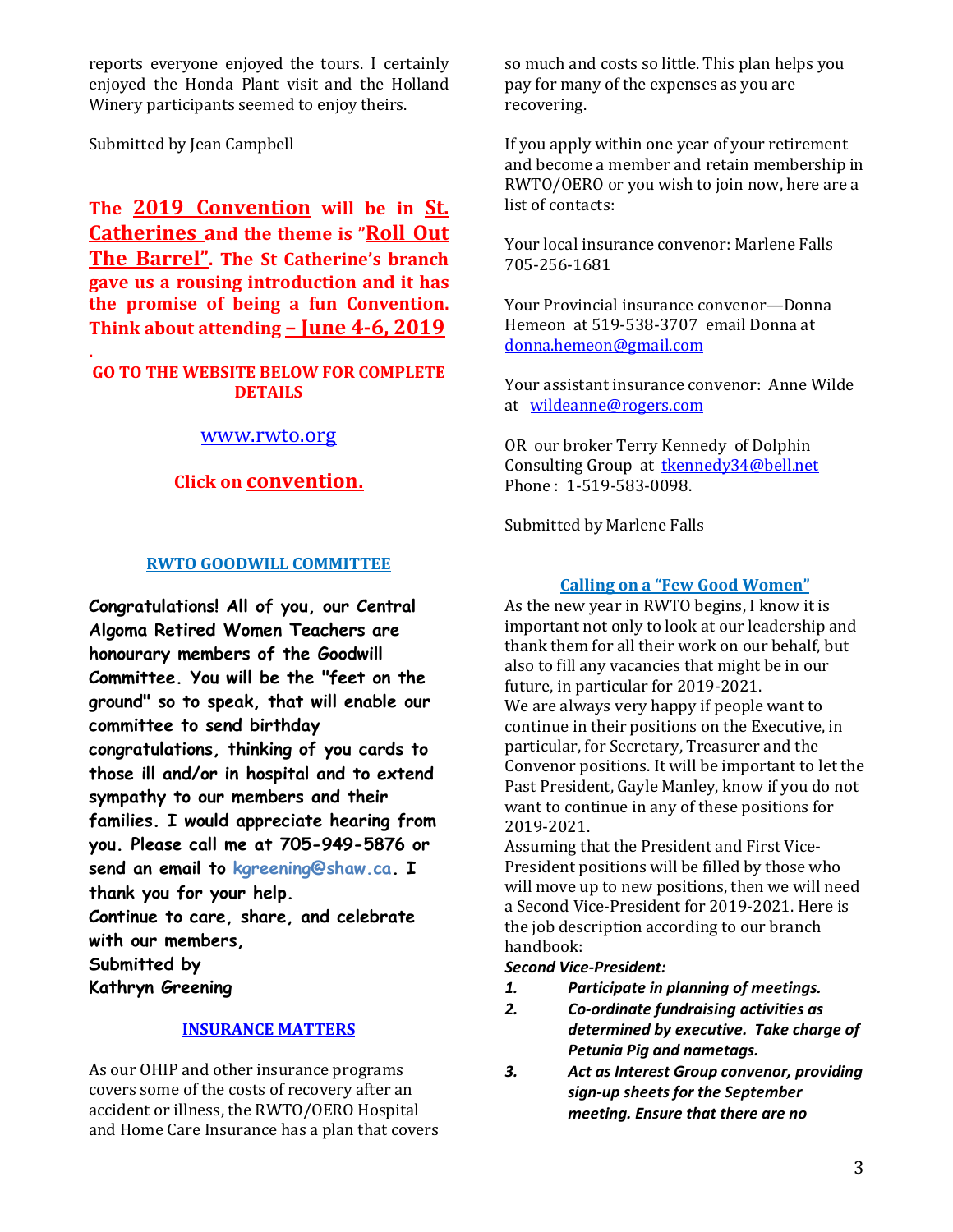*overlapping dates for general meetings and interest group activities.*

### *4. Attend Executive and General meetings.*

If you would be interested in joining this great group of women as Second Vice-President, let Gayle know by December 1<sup>st</sup>. (gmanley@shaw.ca or 705-949-4614)

Submitted by Gayle Manley

# **ARCHIVE AND HISTORY COMMITTEE**

We have happily relocated our historical albums to the Bruce Mines Museum over this past year. New book shelves have been built and placed in the museum in a good spot for people to review these comprehensive albums. Check with Connie Bennett first if you want to view these outside of museum hours.

This past year, we received the Barbara Bain award for getting the greatest percentage of new members. This award will be placed on the wall at the museum with the albums.

This year there were 80 members over the age of 90 at the convention luncheon. One woman was over one hundred years old.

The History committee wants pictures of meetings and interest groups to be sent to Mary Jane Thompson for the local archives as well as to Nancy Konzuk for the RWTO website.

Our membership group is aging and there is a significant number of retired teachers who are not able to attend meetings. When I talk to Marg Snider, she is always interested In what is happening to the Central Algoma group.

Submitted by Mary Jane Thompson

# **INTEREST GROUPS**

**Craft Group** *Iovce Ratz*  **705-842-6135** ratzdj@gmail.com

The "Crafty Group" meets at 1:30 p.m. on the last Thursday of each month (except December and June)!

We meet at volunteers' homes, bringing our personal crafts to work on for the afternoon along with pleasant chatter, beverages and treats! We plan a special lesson, agreed upon by the group, for one of our meetings.

The first meeting will be on Thursday.

# September 27th at 1:30 pm at the Sowerby Hall

(Hwy 17 - turn left at Basswood Lake Rd. - white building on right, one block north!) We will plan our meeting venues then.

We welcome all new members!!

**Games Group** Connie Bennett  $705 - 785 - 3508$ conniebennett44@hotmail.com

The Games Group currently has nine members that meet at  $1:30$  p.m. on the first Tuesday of the month from September to June. We gather at the home of the designated host to play board /card games, laugh, have fun and participate in friendly competition. Sometimes new games are introduced but often we play old favorites such as "Mexican Train". The host chooses the games we are to play, contacts members to remind them of the date, and gives directions to her home. The host also provides light refreshments.

At our June 5 meeting the hosts for each month were decided.

### **Book Club Linda Prodan 705-575-1519 lmprodan@hotmail.com**

The RWTO Book Club meets the third Monday of the month from September to June at 1:30 pm. Some members volunteer to host the Book Club in their homes or they arrange a public place to host it. Discussion of the book lasts about an hour, followed by a social hour.

At the September meeting, we all suggest books to read for the year. Then by loose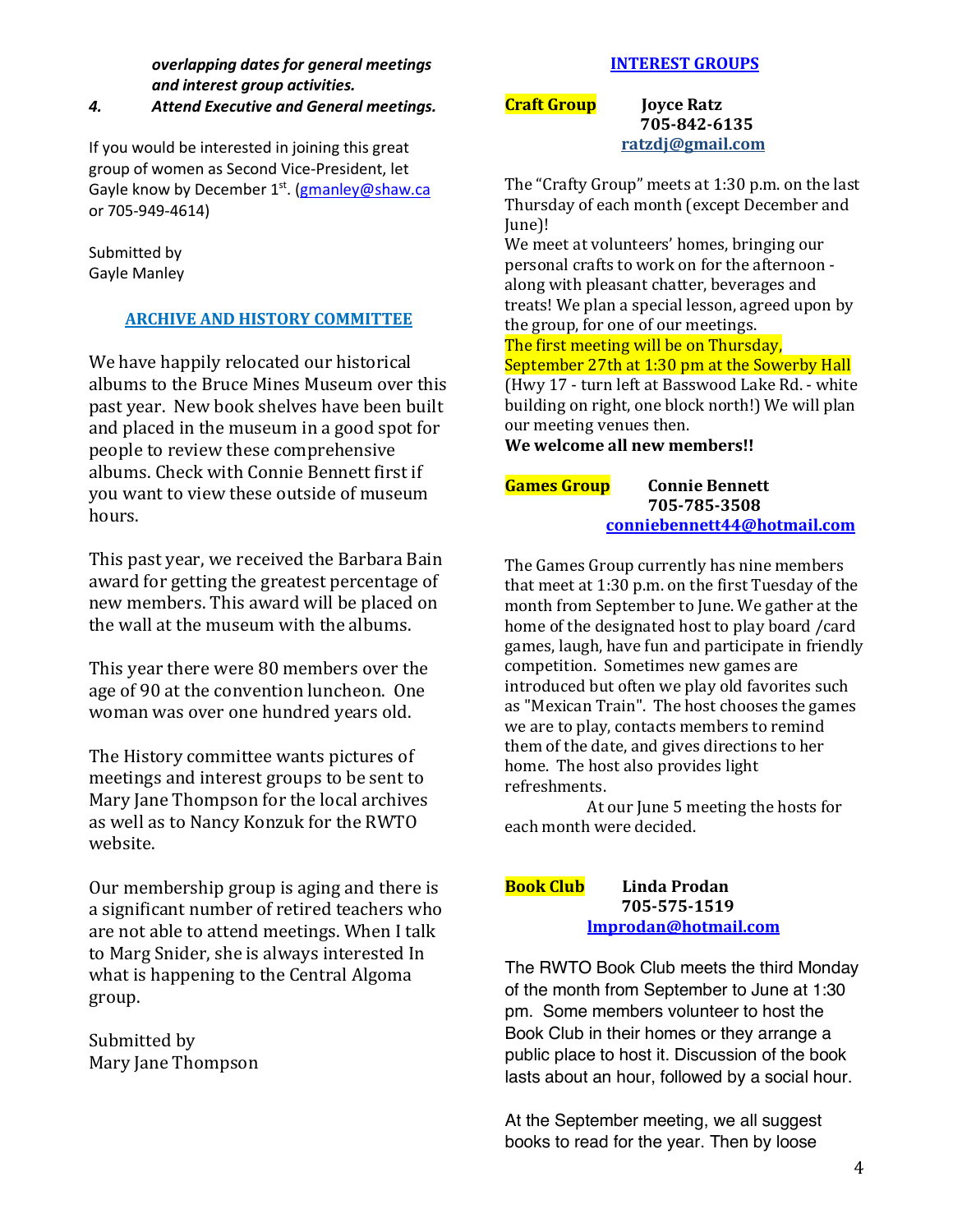consensus we choose 9 to read for the year. We try to choose a variety of genre.

This September, the first meeting will have all of us meet Monday, September 17th at 1:30 at the Sault Main (Centennial) Library in the Story Book Room downstairs, hosted by Linda Prodan. (There is an elevator.)

### **Hiking Group** Nancy Konzuk  **705-785-3385 nanckonz@sympatico.ca**

The RWTO Hiking Club meets at 10 a.m. on the second Thursday of each month, except February. We take turns deciding the route and then organizing us as far as meeting place and what to bring or if we are going out to eat afterwards. The latter defeats the purpose of the walk, but adds depth to the outing. Usually  $1\frac{1}{2}$  -2 hours on an easy trail or streets and back roads satisfies us. Our speed or lack of it varies each time. Spouses, friends (two and four legged) are welcome.

The first hike will be 10 a.m., Thursday, September 20 when Marg McKay will show us her favourite trail at Basswood Lake.

### **Theme Dinner** Anne Wildman **705-575-1253**  awildman48@shaw.ca

Our Theme Dinner Group meets 4 times a year -**October, December, early May and mid-June.** We attempt to have varied and interesting menus by setting a theme for each dinner. Together the group members set the theme, date and location and decide who will host each dinner. Some prefer to host in their homes while others will secure a local hall and the cost, usually minimal, is divided among the group.

The first theme dinner this fall (Oct. 18) will have a Hallowe'en Theme. Bring your favourite Hallowe'en food (pumpkin everything?) or foods with black and/or orange colours. December 7 we will celebrate Sinterklaas (St Nicholas) and feature foods of the Netherlands. On May 2 and

June 13 the themes will be Grandmother's Recipes and LCBO magazine recipes, respectively.

We are looking for some new hosts for this year's dinners as many of the hosts have volunteered for the past several years. Usually there are a couple of people who share the hosting and they decide if they want it in their home or at a public venue. Cathy Pirrie has volunteered to host our June dinner at her home but I'm sure she would appreciate some help.

### **Responsibilities of Host(s)**

Arrange for a hall if necessary. This should be **done well ahead of time.**

**Set the time and call or email group members** a couple of weeks ahead of the date to remind **people of the Theme and to ask whether they** will be attending and what their dish will be. Let group members know how many will be attending and if there will be any hall costs. **Set up tables and or decor as required** If there are any members who would like to join us, we'd love to have you! Gathering and socializing over food is always fun and relaxing. And of course spouses are always welcome.

#### **MEETING DATES**

#### **Thursday, September 13, 2018** We're All Abuzz

Time: 11 a.m. Place: Bar River Hall Cost: \$15 Guest Speaker: Mary Eaton. - her bees Members bring a potential member who will receive a free lunch. Wear -Just Bee yourself. Bring food for Echo Bay Food Bank. Sign up for interest groups Caterer: Bar River UCW/WI

### **Wednesday, October 17, 2018 Joint Meeting with Sault branch**

Time: 11 a.m. Place: Puddingstone Lounge at Lighthouse, Bruce Mines Speaker: Provincial President: Sharron Colter Caterer: Fred Falls

#### **Tuesday, November 27, 2018 Celebrating a Snowflake Christmas**

Time: 11: 00 am Place: Zion United Church, Thessalon